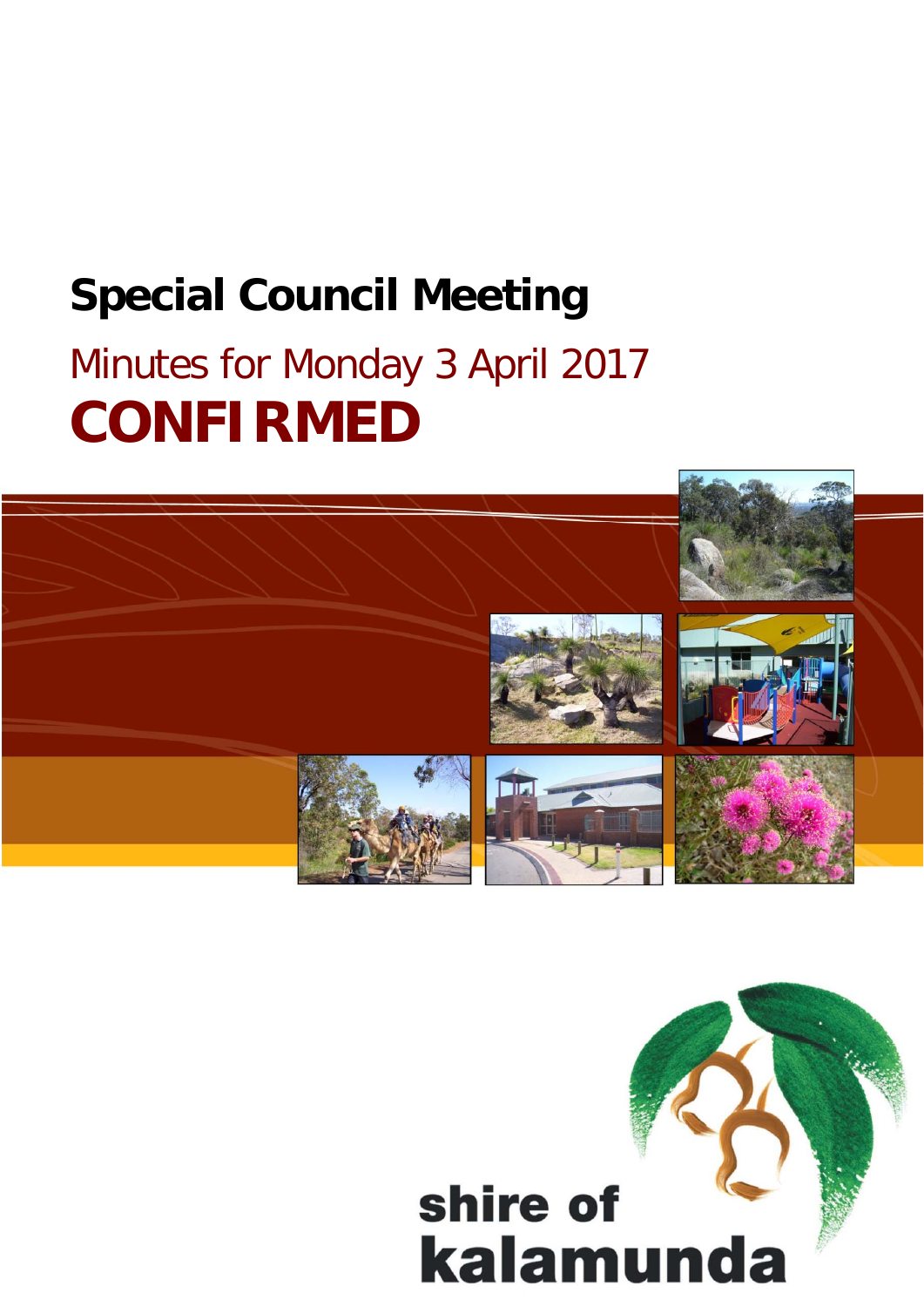### **INDEX**

| 1.0  |                                                                                                                                              |  |
|------|----------------------------------------------------------------------------------------------------------------------------------------------|--|
| 2.0  | ATTENDANCE, APOLOGIES AND LEAVE OF ABSENCE PREVIOUSLY APPROVED 2                                                                             |  |
| 3.0  |                                                                                                                                              |  |
| 4.0  |                                                                                                                                              |  |
| 5.0  | ANNOUNCEMENTS BY THE MEMBER PRESIDING WITHOUT DISCUSSION 3                                                                                   |  |
| 6.0  |                                                                                                                                              |  |
| 7.0  |                                                                                                                                              |  |
| 8.0  |                                                                                                                                              |  |
|      | SMC 05 CONFIDENTIAL ITEM - CONSIDERATION OF TENDERS FOR THE CONSTRUCTION OF<br>KALAMUNDA TOWN CENTRE STORMWATER DRAINAGE UPGRADE (RFT 1703)4 |  |
| 9.0  |                                                                                                                                              |  |
|      | CONFIDENTIAL ITEM - CONSIDERATION OF TENDERS FOR THE CONSTRUCTION OF<br>KALAMUNDA TOWN CENTRE STORMWATER DRAINAGE UPGRADE (RFT 1703)5        |  |
| 10.0 |                                                                                                                                              |  |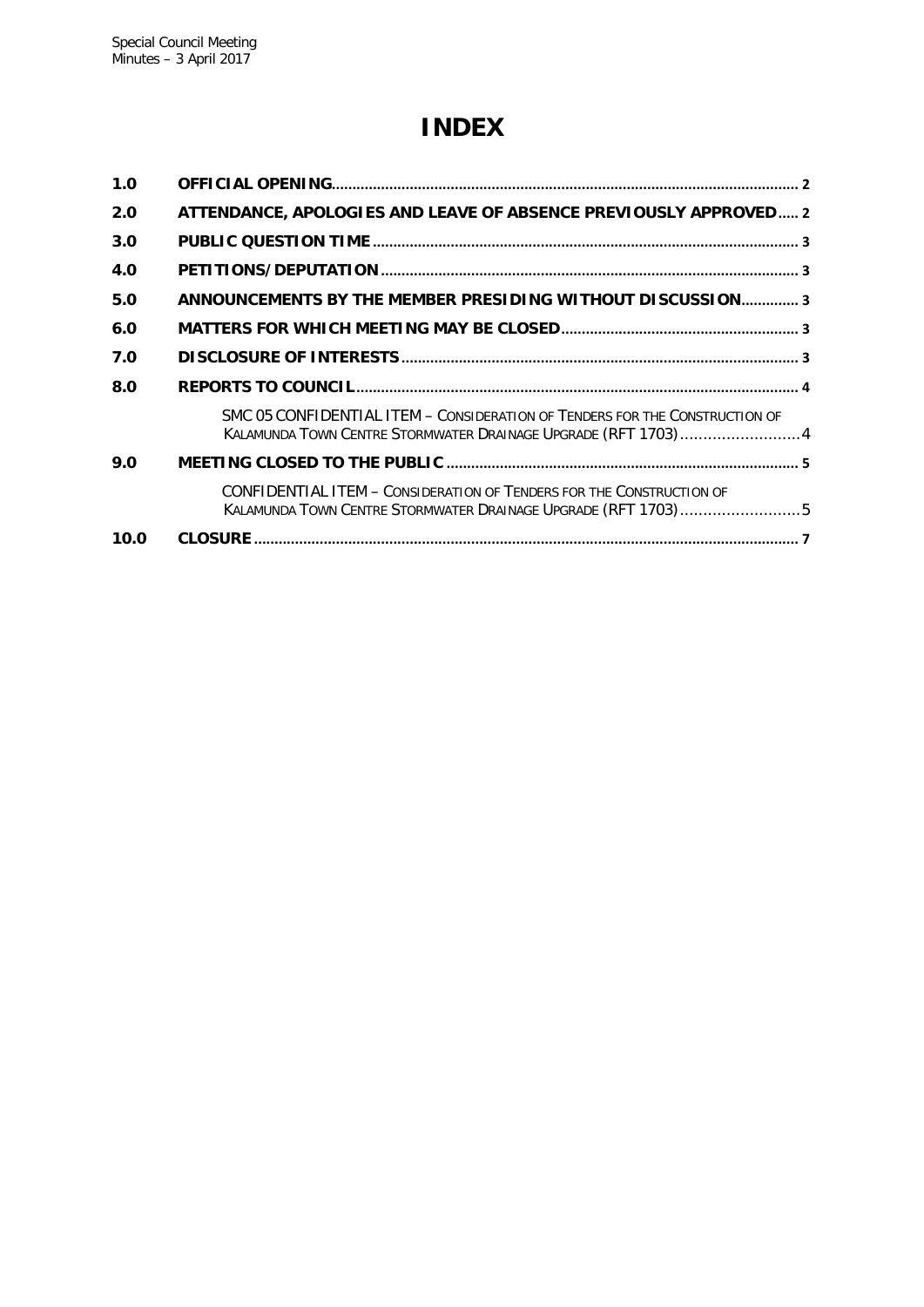### **MINUTES**

#### <span id="page-2-0"></span>**1.0 OFFICIAL OPENING**

The Presiding Member opened the meeting at 7.15pm, welcoming Councillors, Staff and Members of the Public Gallery.

#### <span id="page-2-1"></span>**2.0 ATTENDANCE, APOLOGIES AND LEAVE OF ABSENCE PREVIOUSLY APPROVED**

#### 2.1 **Attendance**

#### **Councillors**

Andrew Waddell JP (Shire President) (Presiding Member) North West Ward Sara Lohmeyer North West Ward Tracy Destree North Ward Simon Di Rosso North Ward Michael Fernie South East Ward John Giardina South East Ward South East Ward Geoff Stallard South East Ward Allan Morton South West Ward Brooke O'Donnell South West Ward Noreen Townsend South West Ward

#### **Members of Staff**

| Rhonda Hardy         | <b>Chief Executive Officer</b>                |
|----------------------|-----------------------------------------------|
| Natalie Martin Goode | <b>Director Development Services</b>          |
| Dennis Blair         | <b>Director Asset Services</b>                |
| Gary Ticehurst       | Director Corporate & Community Services       |
| Darrell Forrest      | Manager Governance, Strategy & Legal Services |
| Rob Korenhof         | Manager Asset Delivery                        |
| Carrie Parsons       | Manager Customer & Public Relations           |
| Donna McPherson      | Executive Research Officer/Minute Secretary   |
|                      |                                               |

**Members of the Public** 0

## **Members of the Press** 0 2.2 **Apologies** Dylan O'Connor North West Ward Sue Bilich North Ward 2.3 **Leave of Absence Previously Approved Nil.**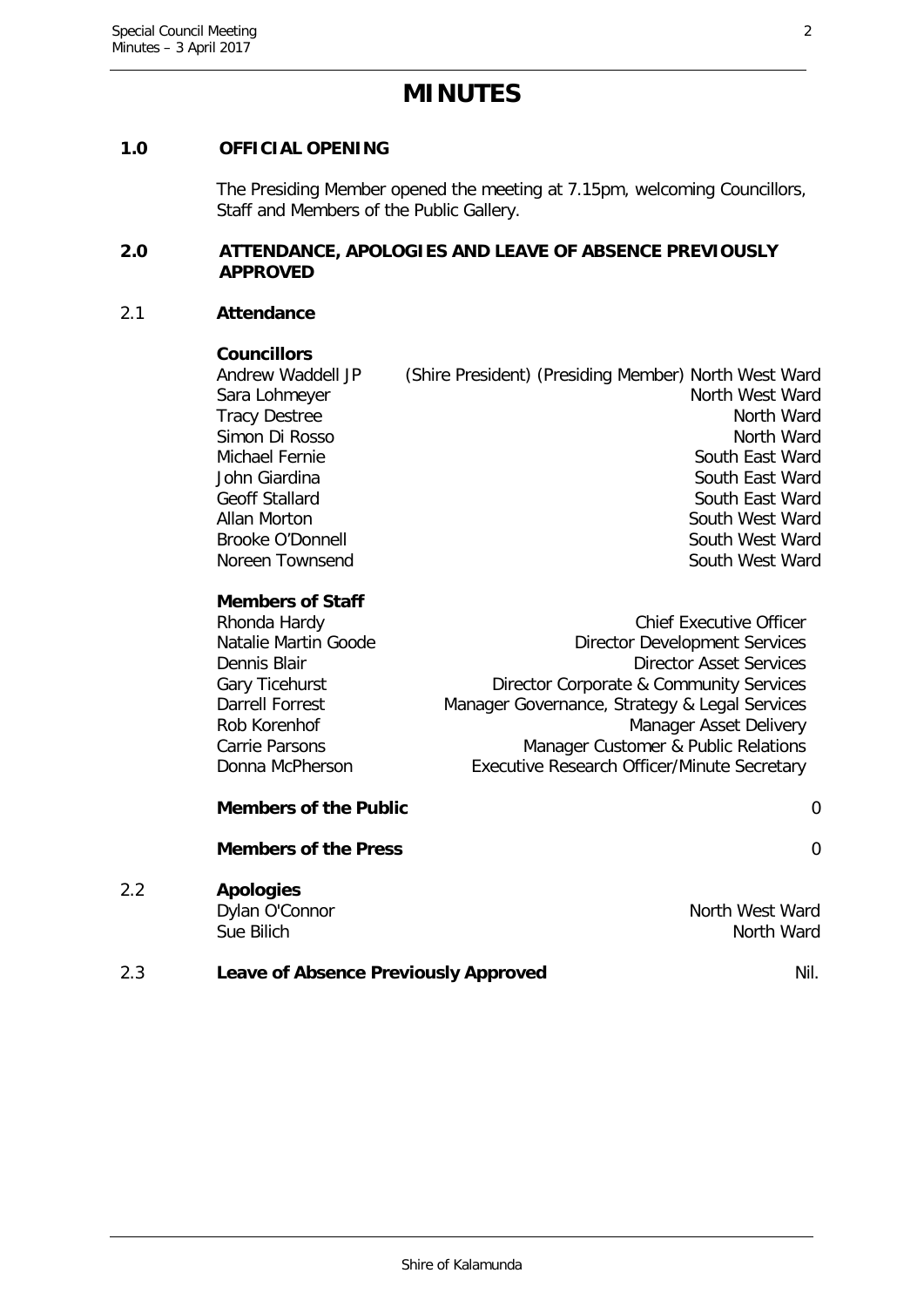#### <span id="page-3-0"></span>**3.0 PUBLIC QUESTION TIME**

A period of not less than 15 minutes is provided to allow questions from the gallery on matters relating to the functions of this meeting. For the purposes of Minuting, these questions and answers are summarised.

3.1 Nil.

#### <span id="page-3-1"></span>**4.0 PETITIONS/DEPUTATION**

4.1 Nil.

#### <span id="page-3-2"></span>**5.0 ANNOUNCEMENTS BY THE MEMBER PRESIDING WITHOUT DISCUSSION**

5.1 Nil.

#### <span id="page-3-3"></span>**6.0 MATTERS FOR WHICH MEETING MAY BE CLOSED**

6.1 **CONFIDENTIAL REPORT – Consideration of Tenders for the Construction of Kalamunda Town Centre Stormwater Drainage Upgrade (RFT 1703)** (Attachment 1) and (Attachment 2) Provided under separate cover.

> Reason for Confidentiality Local Government Act 1995 S5.23 (2) (c) – "a contract entered into, or which may be entered into, by the local government which relates to a matter to be discussed at the meeting."

#### <span id="page-3-4"></span>**7.0 DISCLOSURE OF INTERESTS**

#### 7.1 **Disclosure of Financial and Proximity Interests**

- a. Members must disclose the nature of their interest in matters to be discussed at the meeting. (Section 5.65 of the Local Government Act 1995.)
- b. Employees must disclose the nature of their interest in reports or advice when giving the report or advice to the meeting. (Section 5.70 of the Local Government Act 1995.)
- 7.1.1 Nil.

#### 7.2 **Disclosure of Interest Affecting Impartiality**

- a. Members and staff must disclose their interest in matters to be discussed at the meeting in respect of which the member or employee had given or will give advice.
- 7.2.1 Cr Di Rosso declared an interest affecting impartiality as one of the Tenderers, who was non-compliant, is a client.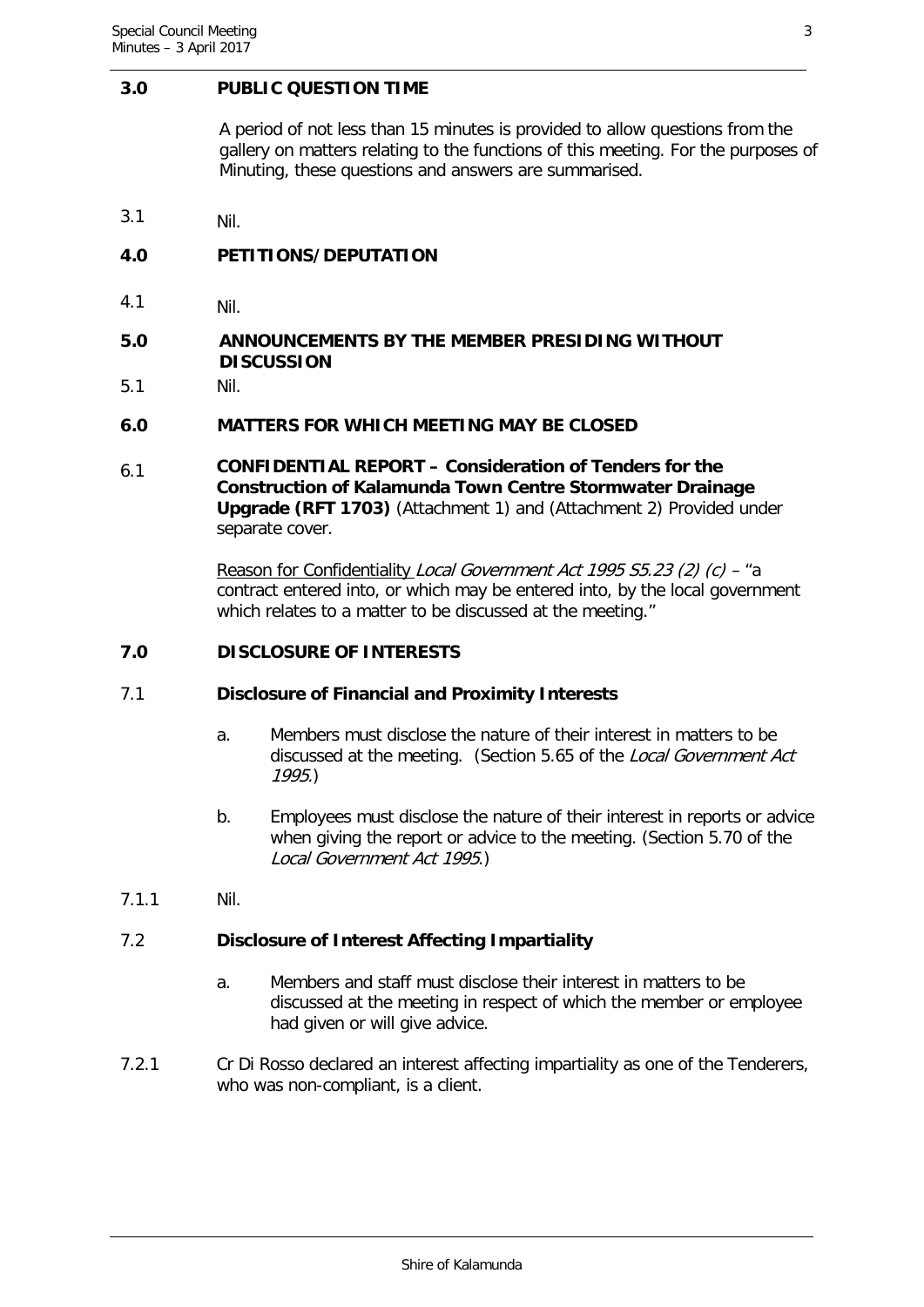#### <span id="page-4-0"></span>**8.0 REPORTS TO COUNCIL**

Please Note: declaration of financial/conflict of interests to be recorded prior to dealing with each item.

#### <span id="page-4-1"></span>**SMC 05 CONFIDENTIAL ITEM – Consideration of Tenders for the Construction of Kalamunda Town Centre Stormwater Drainage Upgrade (RFT 1703)**

**Reason for Confidentiality** Local Government Act 1995 S5.23 (2) (c) – "a contract entered into, or which may be entered into, by the local government which relates to a matter to be discussed at the meeting."

| Previous Items                       | OCM 170/2010<br>Blair, D. (2016). Kalamunda Town<br>Centre-Geotechnical Testing [email] |
|--------------------------------------|-----------------------------------------------------------------------------------------|
| Responsible Officer                  | <b>Director Asset Services</b>                                                          |
| Service Area                         | <b>Asset Delivery</b>                                                                   |
| File Reference                       | <b>RFT 1703</b>                                                                         |
| Applicant                            | N/A                                                                                     |
| Owner                                | N/A                                                                                     |
| Confidential Attachment 1 Reason for | Town Centre Drainage Staging                                                            |

Plan

Confidential Attachment 1 Reason for Confidentiality Local Government Act 1995  $S5.23$  (2) (c) – "a contract entered into, or which may be entered into, by the local government which relates to a matter to be discussed at the meeting."

Confidential Attachment 2 Reason for Confidentiality Local Government Act 1995  $S5.23$  (2) (c) – "a contract entered into, or which may be entered into, by the local government which relates to a matter to be discussed at the meeting."

Tender Evaluation Report - Kalamunda Town Centre Drainage Upgrade (RFT 1703)

#### RESOLVED SCM 49/2017

That Council:

- 1. Does not accept any Tender submissions for the Construction of Kalamunda Town Centre Stormwater Drainage Upgrade (RFT 1703).
- 2. Approves the calling of Tenders for a revised Construction of Kalamunda Town Centre Stormwater Drainage Upgrade Project of all works on Kalamunda Road, Canning Road, Haynes Street and Barber Street as a single project and on the basis works will be limited to the hours between 7:00am and 7:00pm Monday to Saturday.

Moved: **Cr John Giardina**

Seconded: **Cr Tracy Destree**

#### Vote: **CARRIED UNANIMOUSLY (8/0)**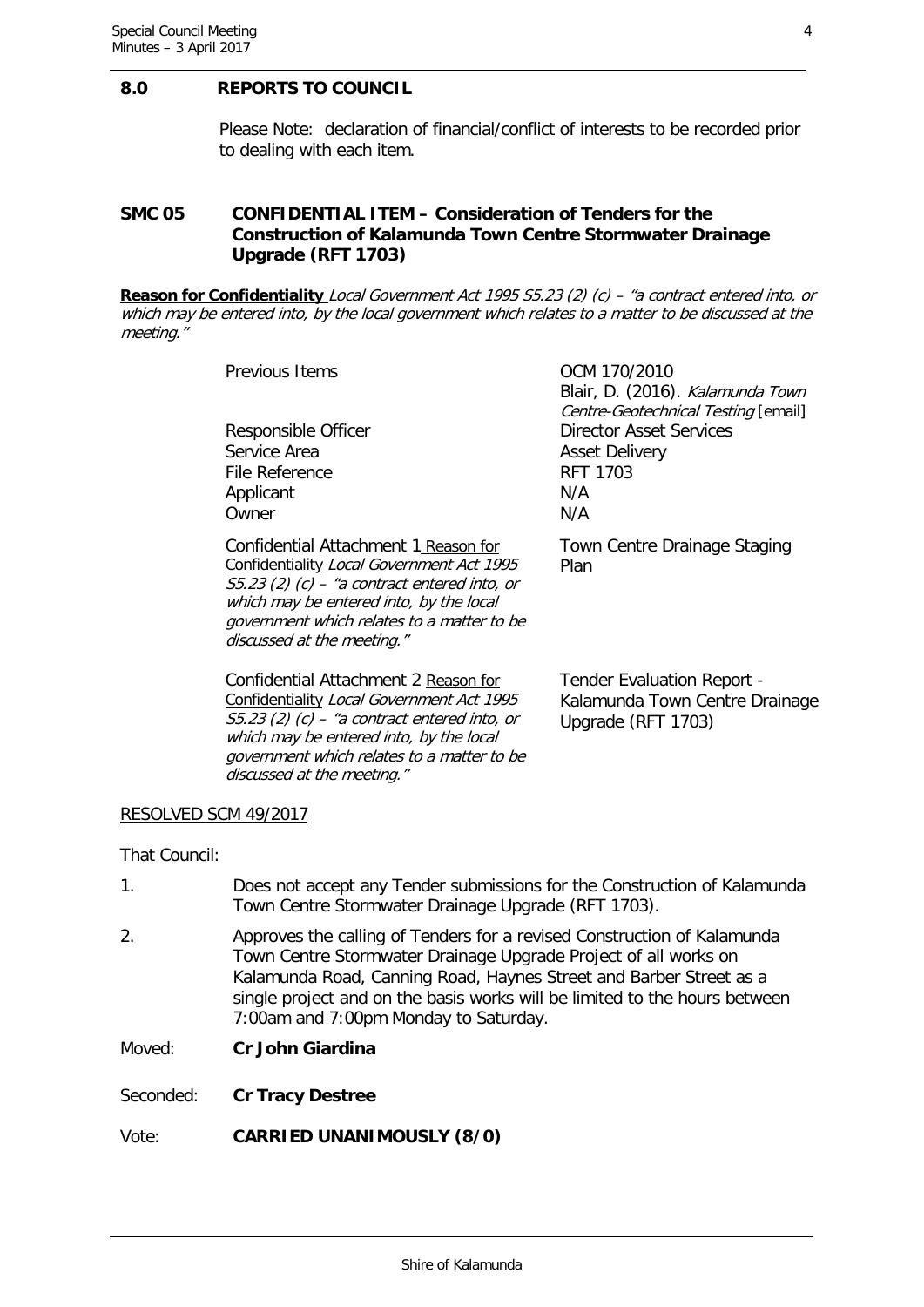#### <span id="page-5-0"></span>**9.0 MEETING CLOSED TO THE PUBLIC**

#### 9.1 **Meeting Closed to the Public**

#### RESOLVED SCM 48/2017

That the meeting go behind closed doors to consider Confidential Item (provided under separate cover).

| Moved: | <b>Cr Simon Di Rosso</b> |  |
|--------|--------------------------|--|
|        |                          |  |

Seconded: **Cr Allan Morton**

Vote: **CARRIED UNANIMOUSLY (10/0)**

<span id="page-5-1"></span>The meeting closed to the public at 7:17pm. All Staff and Councillors remained in Chambers.

9.2 **10.4.4 CONFIDENTIAL ITEM – Consideration of Tenders for the Construction of Kalamunda Town Centre Stormwater Drainage Upgrade (RFT 1703)**

**Voting Requirements: Simple Majority**

#### Recommendation

That Council:

- 1. Accepts the recommendation of the Tender Evaluation Panel to appoint CQ & JM Dowsing Pty Ltd for the Construction of Kalamunda Town Centre Stormwater Drainage (RFT 1703) for its tendered lump sum price of \$928,700.50 (excluding GST).
- 2. Notes the transfer of \$140,000 Roads 2 Recovery funding from the Wittenoom Road Street Lighting Improvements and Power Undergrounding Project (Job No. 4086) to Kalamunda Town Centre Stormwater Drainage Upgrade Project (Job No. 8125).
- 3. Notes the requirement for extended working hours with no rock breaking undertaken after 9pm, subject to approval by the Shire's Community Safety and Compliance Services of a Noise Management Plan outlining requirements in order to minimise the construction timeframe and longterm disruption to both Kalamunda Town Centre residences and businesses.

Moved: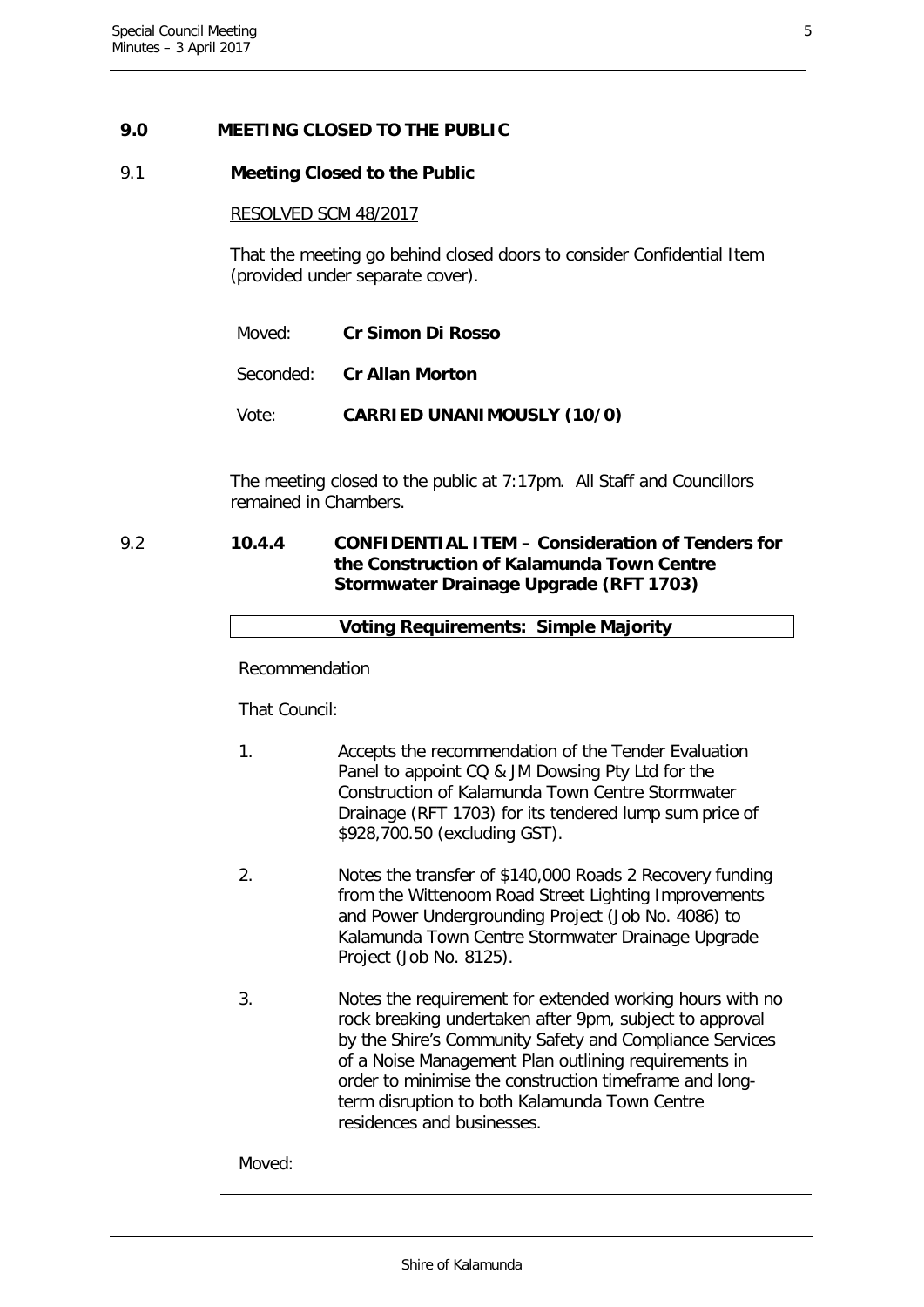#### Seconded:

#### Vote: **LAPSED**

As there was no mover for the recommendation it **LAPSED.** Council considered legal advised provided to it and an alternative recommendation was presented.

Cr Di Rosso declared an interest affecting impartiality as one of the Tenderers, who was non-compliant, is a client. Cr Di Rosso left the meeting at 7.26pm and did not vote on the item.

Cr Townsend left the meeting at 7.34pm and did not vote on the item.

#### 9.3 **Voting Requirements: Simple Majority**

#### RESOLVED SCM 49/2017

That Council:

- 3. Does not accept any Tender submissions for the Construction of Kalamunda Town Centre Stormwater Drainage Upgrade (RFT 1703).
- 4. Approves the calling of Tenders for a revised Construction of Kalamunda Town Centre Stormwater Drainage Upgrade Project of all works on Kalamunda Road, Canning Road, Haynes Street and Barber Street as a single project and on the basis works will be limited to the hours between 7:00am and 7:00pm Monday to Saturday.
- Moved: **Cr John Giardina**
- Seconded: **Cr Tracy Destree**

#### Vote: **CARRIED UNANIMOUSLY (8/0)**

Reason: In accordance with the Local Government Act 1995 s3.57 and the Local Government (Functions and General) Regulations r18(5) "the local government may decline to accept any tender". Council does not believe the Tenders submitted are the most advantageous to accept due to issues concerning noise, construction timing and equipment being utilised.